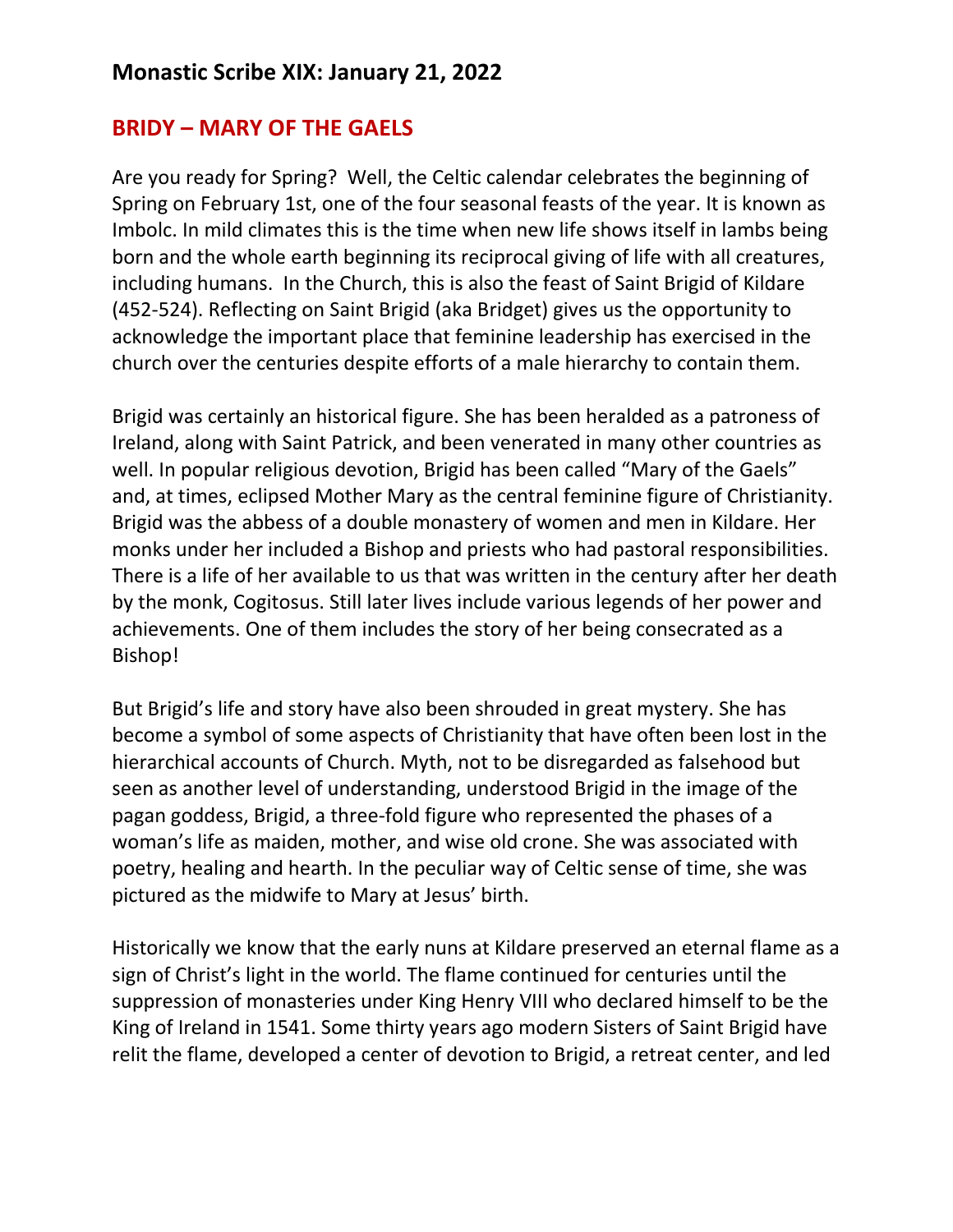## **Monastic Scribe XIX: January 21, 2022**

people on pilgrimage to Saint Brigid's well. The flame has been sent, at times, to gatherings of women of the church.

Brigid thus exemplifies two aspects of Celtic Spirituality. One was its fit into a local culture and lead people to a deeper understanding of what they already believed. The second exemplified her as woman. This follows the feminine and poetic dimensions of the early Celtic Church. Kildare was not the only double monastery under a woman. We also know of others, such as Saint Hilda at Whitby in Northumbria. Brigid was a strong woman who faced kings and bishops alike. She had a great sense of humor and a great concern for the poor.

My own pre-adolescent years were spent in the world of women. Beside my mother, a strong woman, one of her sisters or a great- aunt lived with us. My father was often away. In my eight years of grade school, I had only women teachers, all good and kind religious women. My older brother was a lone male model for me but not an authority figure. The parish priest was a distant, authoritarian figure. Authority figures, both religious and mainstream, were all male. It was in my teen and early adult years that I found men, as well as women, important in my life. My attraction to the priesthood was the example of heroic missionaries who led an adventurous life in foreign lands.

Formal studies began to reinforce models of male authority and leadership in the church. "That's the way it was" was what I learned. Like many practices in the church and the religious life, I never thought of questioning them. Only in later life have I begun to see and understand the neglect of the feminine and women's rights in the life of the church.

Now I know enough history to recognize the place women have served in the 2000 years of church history. It is believed they were the first to practice monasticism, often eager to escape male domination. Over the centuries they have been martyrs, organizers, leaders, mystics, educators, administrators; they have run schools, universities and hospitals. In mission lands they have often been the face of the church. History has been written mostly by men and thus women have not received the credit they deserve. In the nineteenth century alone, for instance, I have taken notice of a number of heroic women who had the courage, vision and fortitude to blaze new trails. Elizabeth Ann Seton and Frances Cabrini come to mind as does Dorothy Day in the succeeding century.